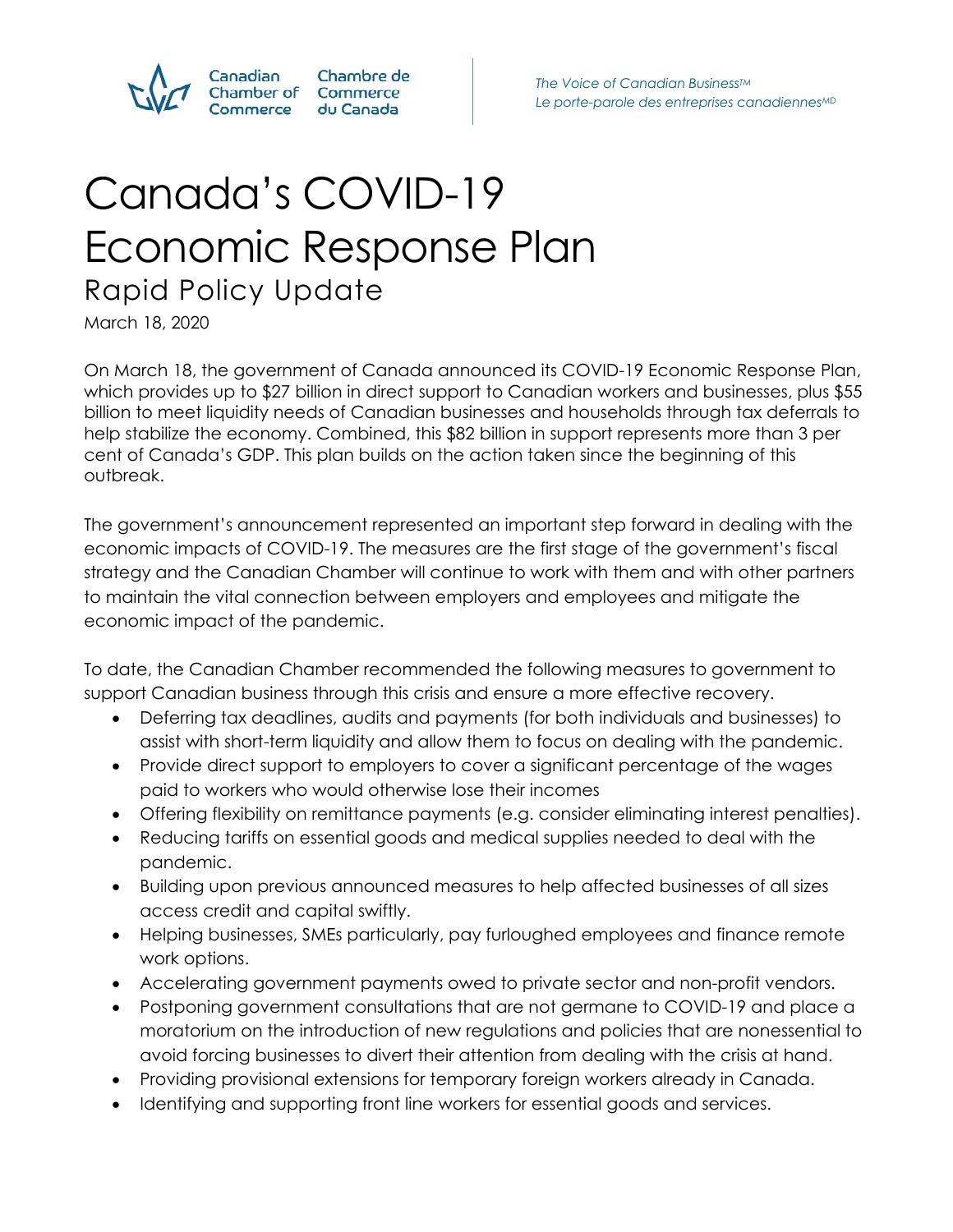We welcome the inclusion of many of our recommendations in the measures announced today. We know that all businesses, and particularly small businesses, are feeling severe pressure. We still have much more work ahead.

# **Support for Canadian Businesses**

The Government of Canada is taking immediate action to support Canadian businesses facing financial hardship as a result of the COVID-19 pandemic.

## **Flexibility for Businesses Filing Taxes**

- o The Canada Revenue Agency will allow all businesses to defer, until after August 31, 2020, the payment of any income tax amounts that become owing on or after today and before September 2020.
- o The Canada Revenue Agency will not contact any small or medium (SME) businesses to initiate any post assessment GST/HST or Income Tax audits for the next four weeks.
- o The Liaison Officer Service offers help to owners of small businesses to understand their tax obligations. Traditionally available in-person, this service is now available over the phone and will be customizing information during these challenging times by ensuring small businesses are aware of any changes such as filing and payment deadlines, proactive relief measures, etc.

#### **Ensuring Businesses Have Access to Credit**

- o The *Business Credit Availability Program* (BCAP) will allow the Business Development Bank of Canada (BDC) and Export Development Canada (EDC) to provide more than \$10 billion of additional support, largely targeted to small and medium-sized businesses.
- o The Office of the Superintendent of Financial Institutions (OSFI) announced it is lowering the Domestic Stability Buffer by 1.25% of risk-weighted assets, effective immediately. This action will allow Canada's large banks to inject \$300 billion of additional lending in to the economy.
- o The Bank of Canada also took a series of actions to support the Canadian economy during this period of economic stress, enhance the resilience of the Canadian financial system, and help ensure that financial institutions can continue to extend credit to both households and businesses. This included cutting the interest rate to 0.75% as a proactive measure.

# **Helping Businesses Keep their Workers**

o To support businesses that are facing revenue losses and to help prevent lay-offs, the government is proposing to provide eligible small employers a temporary wage subsidy for a period of three months. The subsidy will be equal to 10% of remuneration paid during that period, up to a maximum subsidy of \$1,375 per employee and \$25,000 per employer. Businesses will be able to benefit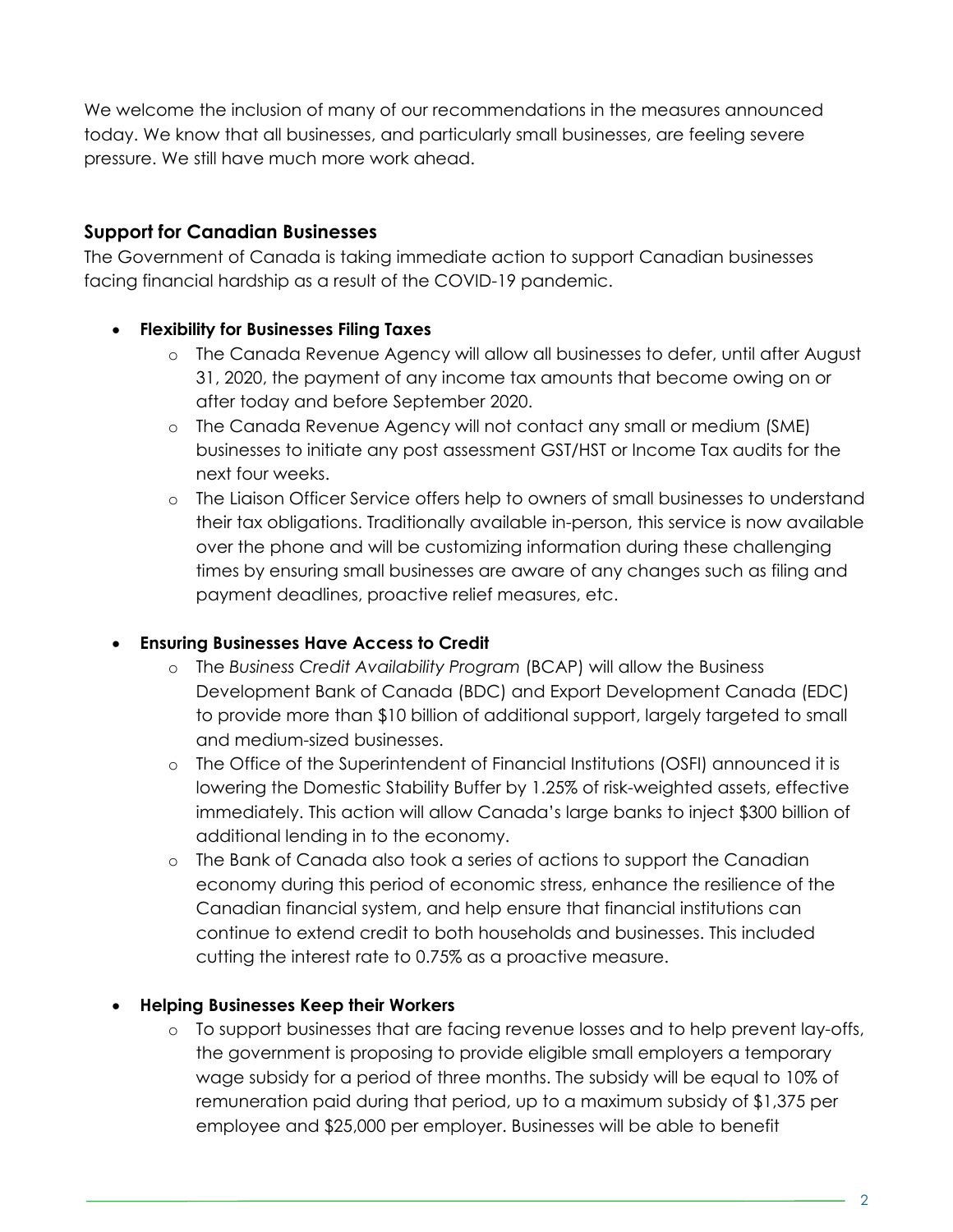immediately from this support by reducing their remittances of income tax withheld on their employees' remuneration. Employers benefiting from this measure will include corporations eligible for the small business deduction, as well as non-profit organizations and charities.

#### **Supporting Canadian Business through the Canada Account**

o The government is changing the Canada Account so that the Minister of Finance would now be able to determine the limit of the Canada Account in order to deal with exceptional circumstances. The Canada Account is administered by Export Development Canada (EDC) and is used by the government to support exporters when deemed to be in the national interest.

#### **Supporting Financial Market Liquidity**

o As a further proactive and coordinated measure to bolster the financial system and the Canadian economy, the government announced on March 16 that it is launching an *Insured Mortgage Purchase Program* (IMPP). Under this program, the government will purchase up to \$50 billion of insured mortgage pools through the Canada Mortgage and Housing Corporation (CMHC). This action will provide long-term stable funding to banks and mortgage lenders, help facilitate continued lending to Canadian consumers and businesses, and add liquidity to Canada's mortgage market.

#### **Support for Canadians**

The government of Canada is taking immediate action to support Canadians facing financial hardship as a result of the COVID-19 pandemic.

#### **Temporary Income Support for Workers and Parents**

- o For Canadians without paid sick leave (or similar workplace accommodation) who are sick, quarantined or forced to stay home to care for children, the government is:
	- Waiving the one-week waiting period for those individuals in imposed quarantine that claim *Employment Insurance* (EI) sickness benefits. This temporary measure is in effect as of March 15, 2020.
	- Waiving the requirement to provide a medical certificate to access EI sickness benefits.
	- Introducing the *Emergency Care Benefit* providing up to \$900 bi-weekly, for up to 15 weeks. This flat-payment Benefit would be administered through the Canada Revenue Agency (CRA) and provide income support to:
		- Workers, including the self-employed, who are quarantined or sick with COVID-19 but do not qualify for EI sickness benefits.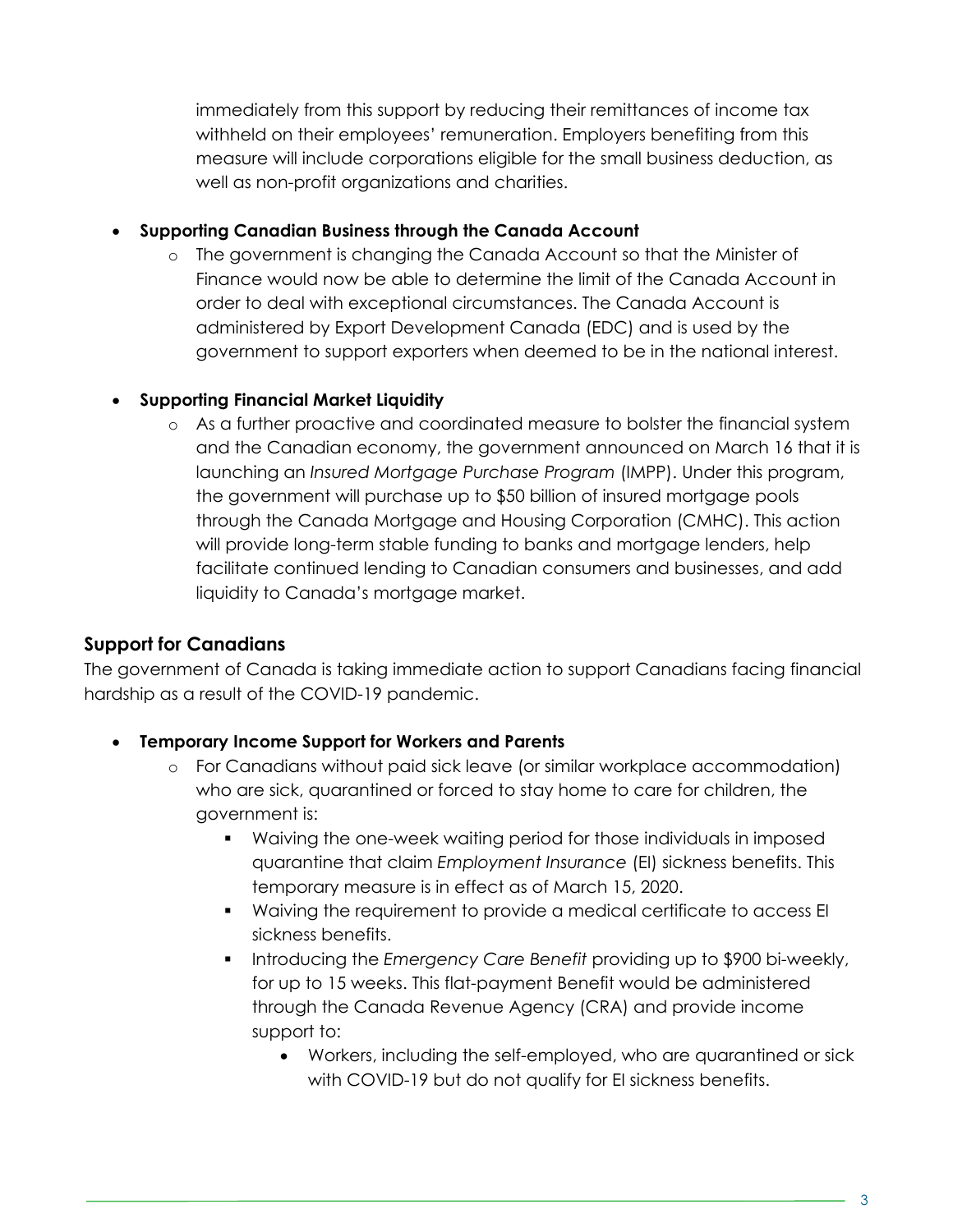- Workers, including the self-employed, who are taking care of a family member who is sick with COVID-19, such as an elderly parent, but do not quality for EI sickness benefits.
- Parents with children who require care or supervision due to school closures, and are unable to earn employment income, irrespective of whether they qualify for EI or not.

### **Long-Term Income Support for Workers**

- o For Canadians who lose their jobs or face reduced hours as a result of COVID's impact, the government is:
	- **Introducing an Emergency Support Benefit delivered through the CRA to** provide up to \$5.0 billion in support to workers who are not eligible for EI and who are facing unemployment.
	- Implementing the EI Work Sharing Program, which provides EI benefits to workers who agree to reduce their normal working hour as a result of developments beyond the control of their employers, by extending the eligibility of such agreements to 76 weeks, easing eligibility requirements, and streamlining the application process.

#### **Income Support for Individuals Who Need It Most**

- o To ensure that certain groups who may be vulnerable to the impacts of COVID-19 have the support they need, the government is proposing targeted help by:
	- Providing \$305 million for a new distinctions-based Indigenous Community Support Fund to address immediate needs in First Nations, Inuit, and Métis Nation communities.
	- Placing a six-month interest-free moratorium on the repayment of Canada Student Loans for all individuals currently in the process of repaying these loans.
	- Reducing required minimum withdrawals from Registered Retirement Income Funds (RRIFs) by 25% for 2020, in recognition of volatile market conditions and their impact on many seniors' retirement savings. This will provide flexibility to seniors that are concerned that they may be required to liquidate their RRIF assets to meet minimum withdrawal requirements. Similar rules would apply to individuals receiving variable benefit payments under a defined contribution Registered Pension Plan.
	- Providing the *Reaching Home* initiative with \$157.5 million to continue to support people experiencing homelessness during the COVID-19 outbreak. The funding could be used for a range of needs such as purchasing beds and physical barriers for social distancing and securing accommodation to reduce overcrowding in shelters.
	- Supporting women and children fleeing violence, by providing up to \$50 million to women's shelters and sexual assault centres to help with their

4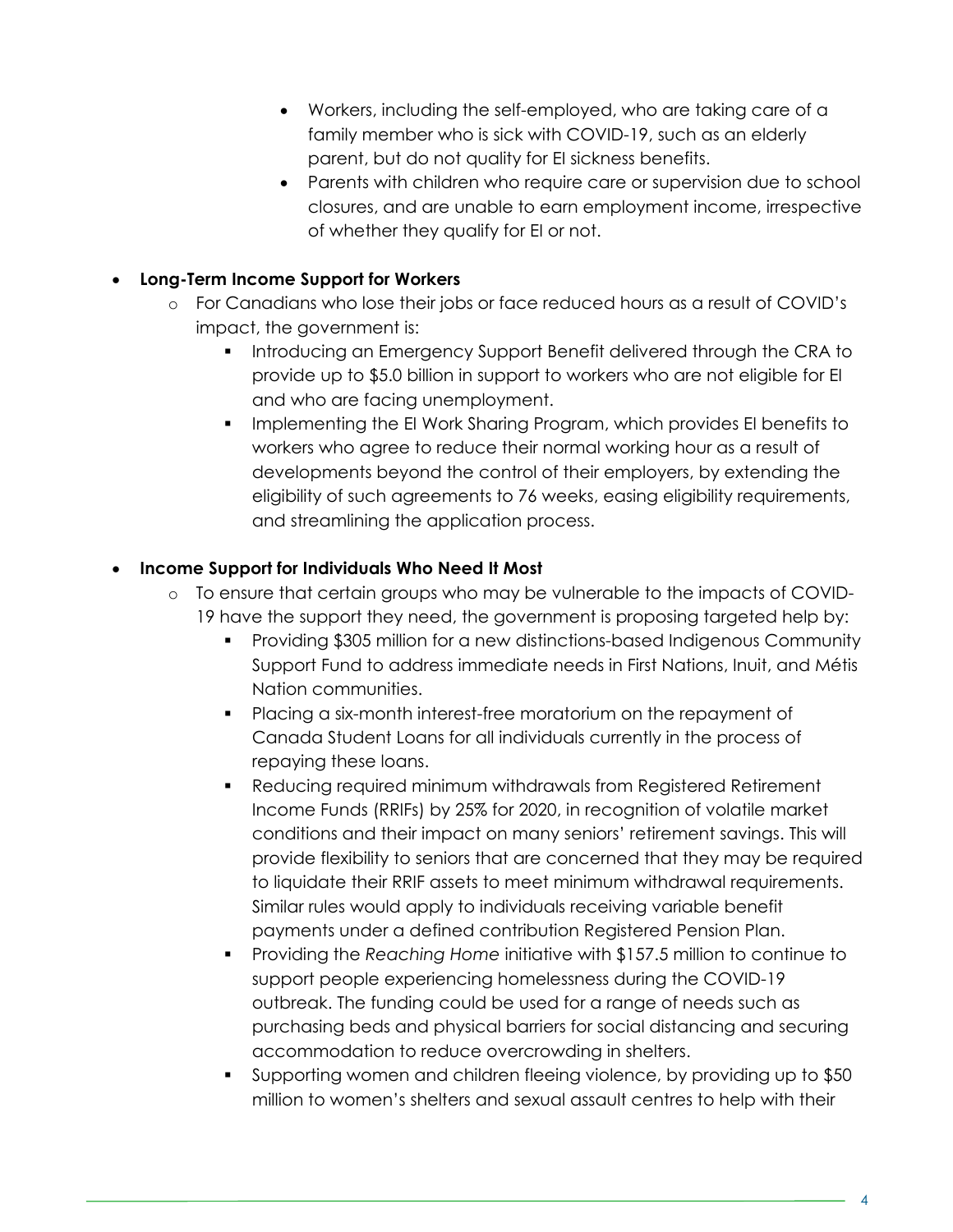capacity to manage or prevent an outbreak in their facilities. This includes funding for facilities in Indigenous communities.

#### **Flexibility for Taxpayers**

- o In order to provide greater flexibility to Canadians who may be experiencing hardships during the COVID-19 outbreak, the Canada Revenue Agency will defer the filing due date for the 2019 tax returns of individuals, including certain trusts.
	- For individuals (other than trusts), the return filing due date will be deferred until June 1, 2020. However, the Agency encourages individuals who expect to receive benefits under the GSTC or the Canada Child Benefit not to delay the filing of their return to ensure their entitlements for the 2020-21 benefit year are properly determined.
	- For trusts having a taxation year ending on December 31, 2019, the return filing due date will be deferred until May 1, 2020.
- o The Canada Revenue Agency will allow all taxpayers to defer, until after August 31, 2020, the payment of any income tax amounts that become owing on or after today and before September 2020.
- o In order to reduce the necessity for taxpayers and tax preparers to meet in person during this difficult time, and to reduce administrative burden, effective immediately the Canada Revenue Agency will recognize electronic signatures as having met the signature requirements of the Income Tax Act, as a temporary administrative measure. This provision applies to authorization forms T183 or T183CORP, which are forms that are signed in person by millions of Canadians every year to authorize tax preparers to file taxes.
- o The Canada Revenue Agency is adapting its *Outreach Program* to support individuals during COVID-19. Through this service, the Canada Revenue Agency offers help to individuals to better understand their tax obligations and to obtain the benefits and credits to which they are entitled. Traditionally available inperson, this service is now available over the phone, and through webinar, where possible.
- o The Canada Revenue Agency fully expects that many community organizations are considering whether to significantly reduce or perhaps cancel the provision of services provided under the *Community Volunteer Income Tax Program*. Additional efforts to encourage individuals to file their tax and benefit returns electronically, or where possible, through the *File My Return* service, will be put forward.

# **Role of Financial Institutions**

o In response, banks in Canada have affirmed their commitment to working with customers to provide flexible solutions, on a case-by-case basis, for managing through hardships caused by recent developments. This may include situations such as pay disruption, childcare disruption, or illness. Canada's large banks